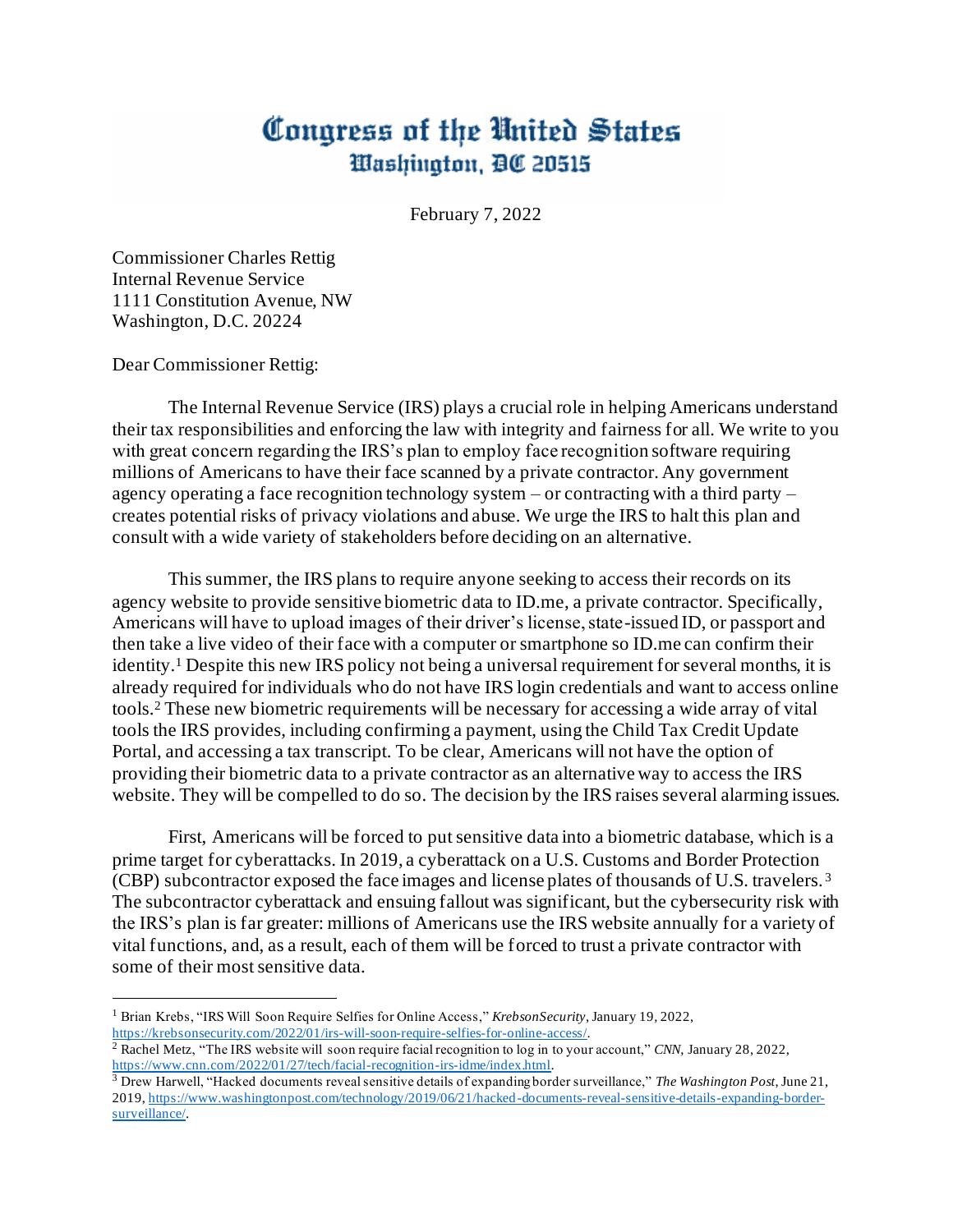Aside from the cybersecurity risk, the accuracy and bias issues of face recognition systems disproportionately impact people of color. ID.me has stated that the use of their technology promotes "access, equity and inclusion," but even one-to-one face recognition algorithms – where a facial image is compared only with an image of the same face – has been shown to exhibit significant racial bias.<sup>4</sup> A 2019 National Institute of Standards and Technology study showed that one-to-one matching algorithms "saw higher rates of false positives for Asian and African American faces" compared to white faces – often by a factor of 10 to 100 times.<sup>5</sup> ID.me's CEO has stated that the company runs internal tests on its software and has found no signs of racial or gender bias, but none of those tests have been made available to the public or even reviewed by external researchers.<sup>6</sup> Already, ID.me's face recognition technology has reportedly failed to identify Americans attempting to access government services.<sup>7</sup> In addition to those it fails to identify, the new login system discriminates against those unable to afford reliable broadband and the required video capabilities, which may result in less Americans filing for the earned income tax credit.

We are also concerned about the lack of transparency in both the IRS's contract with ID.me and ID.me itself. The company had repeatedly stated, including in a press release just weeks ago, that ID.me does not use one-to-many face recognition, which compares a facial image to a mass database of other facial images and is more privacy invasive and prone to error. Yet, in the same month, ID.me's CEO then publicly stated that his company does, in fact, use one-to-many face recognition technology. <sup>8</sup> Furthermore, the IRS's Privacy Impact Assessment neglects to mention ID.me is even using this technology on Americans.<sup>9</sup> Given these issues, it is simply wrong to compel millions of Americans to place trust in this new protocol.

In addition to halting these planned changes, we also request that the IRS provide the following information:

- Why does the IRS's Privacy Impact Assessment, as required by the E-Government Act, not comprehensively disclose what technology ID.me will be using? Was IRS not aware ID.me would be using one-to-many face recognition technology while conducting its assessment?
- What review process did the IRS undergo to ensure the mass database ID.me will be operating does not pose a data breach risk to millions of Americans?

<sup>4</sup> Drew Harwell, "IRS plan to scan your face prompts anger in Congress, confusion among taxpayers, Washington Post, January 27, 2022[, https://www.washingtonpost.com/technology/2022/01/27/irs-face-scans/](https://www.washingtonpost.com/technology/2022/01/27/irs-face-scans/).

<sup>5</sup> Patrick Grother, Mei Ngan, and Kayee Hanaoka, National Institute of Standards and Technology, "NIST Study Evaluates Effects of Race, Age, Sex on Face Recognition Software," December 19, 2021[, https://www.nist.gov/news](https://www.nist.gov/news-events/news/2019/12/nist-study-evaluates-effects-race-age-sex-face-recognition-software)[events/news/2019/12/nist-study-evaluates-effects-race-age-sex-face-recognition-software](https://www.nist.gov/news-events/news/2019/12/nist-study-evaluates-effects-race-age-sex-face-recognition-software).

<sup>&</sup>lt;sup>6</sup> Harwell, "IRS plans to scan your face."

<sup>7</sup> Todd Feathers, "Facial Recognition Failures Are Locking People Out of Unemployment Systems," *VICE*, June 18, 2021, <https://www.vice.com/en/article/5dbywn/facial-recognition-failures-are-locking-people-out-of-unemployment-systems>. 8 Ina Fried, "ID.me CEO apologizes for misstatements on IRS facial recognition," *Axios*, January 27, 2022, [https://www.axios.com/idme-ceo-apologizes-misstatements-irs-facial-recognition-88ce2ee2-9ae9-426c-b69e-c0b42ad82f61.html.](https://www.axios.com/idme-ceo-apologizes-misstatements-irs-facial-recognition-88ce2ee2-9ae9-426c-b69e-c0b42ad82f61.html)

<sup>&</sup>lt;sup>9</sup> Internal Revenue Service, "Privacy Impact Assessment," June 15, 2021[, https://www.irs.gov/pub/irs-pia/id-me-pia.pdf](https://www.irs.gov/pub/irs-pia/id-me-pia.pdf).